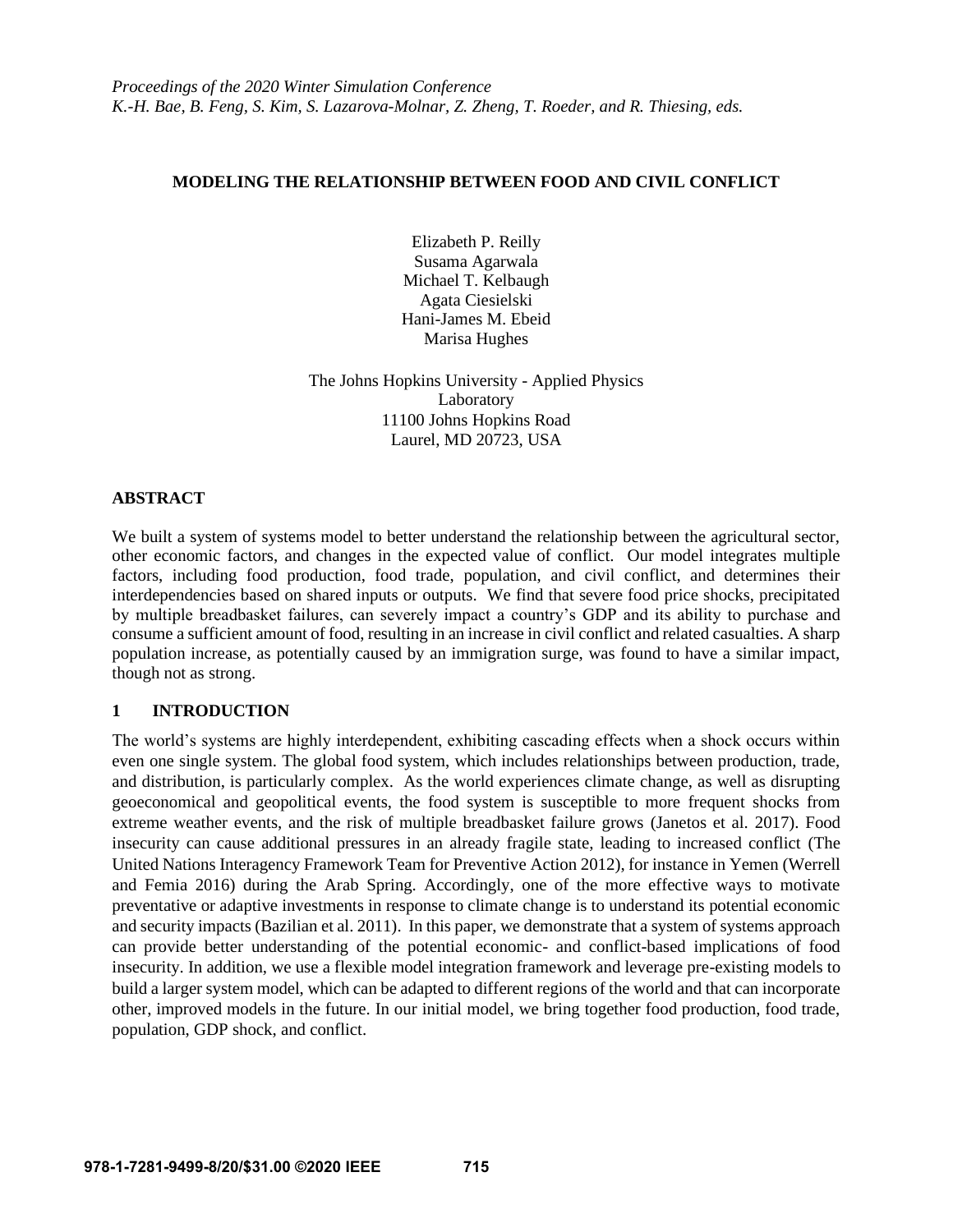# **1.1 Related Work**

Classic methods of exploring cascading effects in a system of systems usually involves a group of subject matter experts analyzing individual scenarios and influences between systems to predict isolated outcomes. However, in recent years, groups such as Janetos et al. (2017) lay out a need for improved modeling capabilities that improve dynamic interplay between models and that can model the impact of global events. In some areas, such as the food-energy-water (FEW) nexus, integrated approaches to modeling have been increasing over the past couple of decades. For instance, the University of Maryland and Pacific Northwest National Laboratory (PNNL) have developed the Global Change Assessment Model (GCAM) (Edmonds and Reiley 1985; Edmonds et al. 1997). However, this effort currently does not include much food modeling, nor does it allow models to be swapped out when different ones are preferred. At JHU/APL, we have recently developed a model integration framework, Systems Integration with Multiscale Networks (SIMoN) (Hughes et al. 2020), which allows a researcher to integrate independently designed models that operate at different geographic scales. We describe the specifics of SIMoN in a later section.

There are certainly other models that seek to understand the fragility of our food system. For instance, The Economist publishes a Global Food Security index (The Economist Intelligence Unit 2019) which provides a robust set of indices for 113 countries, evaluating their ability to feed their people based on climate and socio-economic factors. Puma takes a network modeling approach to food trade analysis (Puma et al. 2015) that considers trade, climate, and agricultural factors. However, these and other similar efforts focus only on food and trade, and do not consider the impacts on local or regional conflict. The University of Denver's Pardee Center has a large system of systems International Futures model (Pardee Center Denver University 2019) that considers both food and conflict. However, they do not connect food security or socio-economic factors more generally to their conflict model. The SEAMLESS model (Van Ittersum 2008) is a rich integrated assessment model for agricultural systems, focused on relationships between agricultural, economic, social, and environmental factors within the European Union (EU), at both the micro and macro levels. SEAMLESS does not link these factors to conflict. The International Food Policy Research Institute (IFPRI) developed the International Model for Policy Analysis of Agricultural Commodities and Trade (IMPACT), which is a multi-market economic model linking economics, water, and crop models (Rosegrant 2008). IMPACT includes food production, consumption, environmental factors, and more with food security in mind. However, it does not currently look at the link to conflict.

#### **2 METHODS**

#### **2.1 Data**

For this research effort, we chose to focus our analysis on the East African country of Uganda. The food consumption and trade data for Uganda was collected from publicly available databases published by the Food and Agriculture Organization of the United Nations. Food supply (in both kilograms and calories) is derived from Food and Agriculture Organization of the United Nations Food Balance (2019), while import and export quantities, as well as prices, are provided from Food and Agriculture Organization of the United Nations Trade (2019). Historic population data for Uganda is collected and reported by the United Nations (United Nations Population Division 2018), and food consumption data is available through the World Bank Consumption Database (World Bank Global Consumption 2019). Initial GDP per capita data were also obtained from the World Bank (World Bank GDP 2019). Daily weather data for Uganda is available from the Climate Forecast System Reanalysis research, conducted by the National Centers for Environmental Prediction (National Centers for Environmental Prediction 2019).

We model our country of analysis after Uganda, as the conflict model outlined in this paper holds for sub-Saharan African countries. Thus, any historical data, such as those listed above, are Ugandan data. It should be noted that in its current form, the fidelity of our system of systems model is not high enough to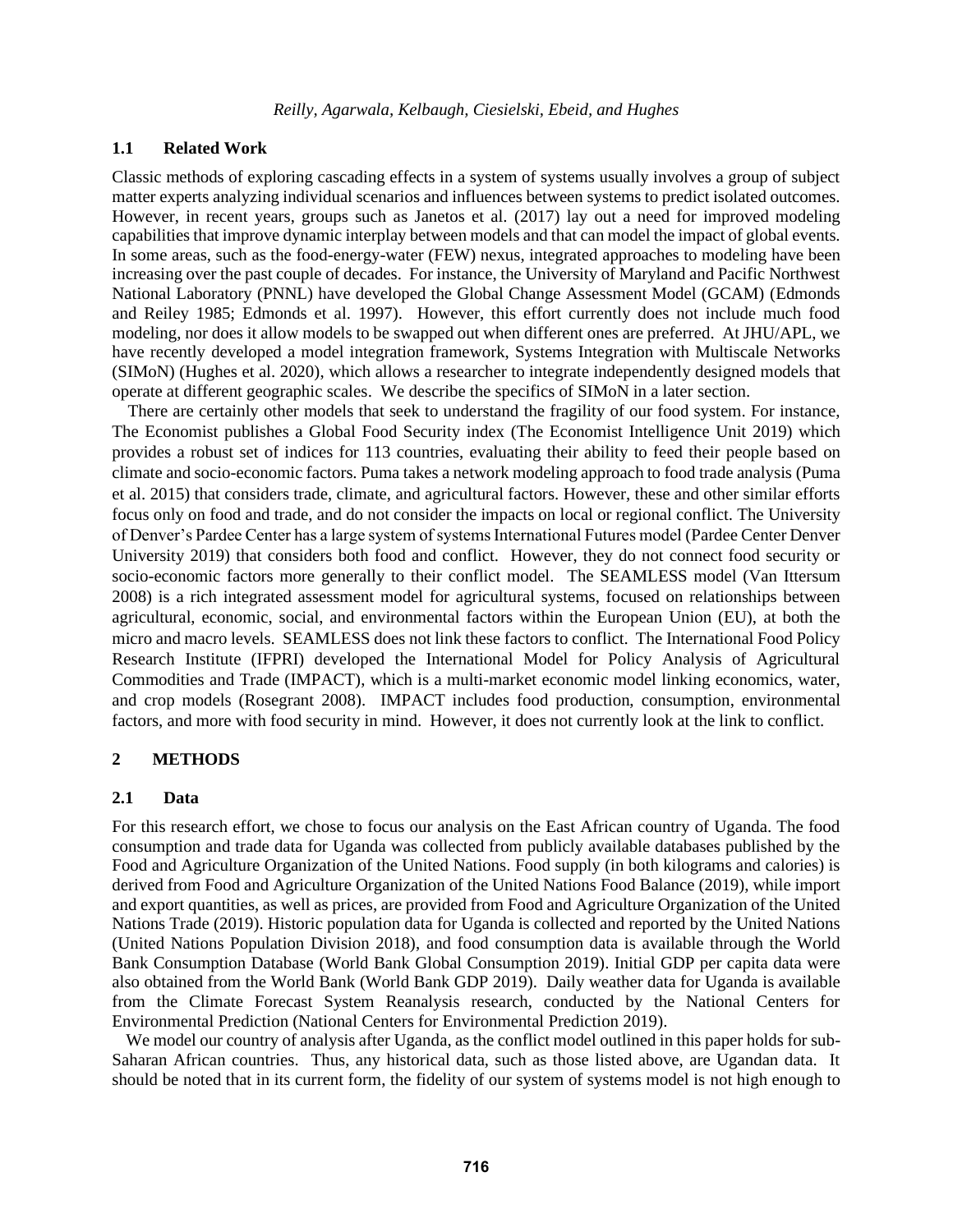aid decision makers. Rather, it serves as a prototype model and a tool to start to understand the relationships between food-related domains, the economy, and conflict.

# **2.2 System Model**

Our system of systems model brings together models and datasets/data sources for food production, food trade, and population change, in order to understand the impact of shocks in the food system on civil conflict within a single country. Furthermore, because of certain model assumptions, we consider a sub-Saharan African country, where agriculture is a significant portion of the economy. More specifically, we consider shocks to GDP, which we then tie to changes in civil conflict. As civil conflict can have many causes – for instance, the feedback loop where conflict begets more conflict – we address civil conflict caused by GDP shocks. Specifically, we focus on shocks in the absence of other changes in the environment, recognizing that this is one of many potential sources of pressure within a country.

Our system has two high-level metrics. The first, aimed at measuring food security, is the average number of available calories consumed, per day and per capita. (The desired amount is roughly 2000 calories per day, per capita.) Note that this metric does not capture whether people can afford to buy an adequate amount of food or whether food is distributed to the entire population. Nor does it address economic inequalities within a country and how this may result in additional uprisings or other conflict (this would be a separate source of conflict to be modeled separately as mentioned in the previous paragraph). Rather, it addresses whether the country has enough food physically available for distribution. One might argue that this metric does not adequately address food security since Sen's seminal work (Sen 1981) on famines indicates that famines are note due to lack of food, but rather to the inability of a nation to adequately distribute food to its people. However, for the purposes of this model and analysis, food production/availability is tightly coupled with GDP, which is our current avenue for examining change in civil conflict. The second metric is the expected change in the number of civil conflict related deaths, which is calculated based on the severity of the GDP shock.

The models have several dependencies. For instance, the trade model outputs the amount of each food source/type consumed by the country, which is ultimately used to calculate the GDP shock and the number of calories available per capita. [Figure 1](#page-2-0) is a simplified system diagram demonstrating the relationships between models.



<span id="page-2-0"></span>Figure 1: Simplified system diagram.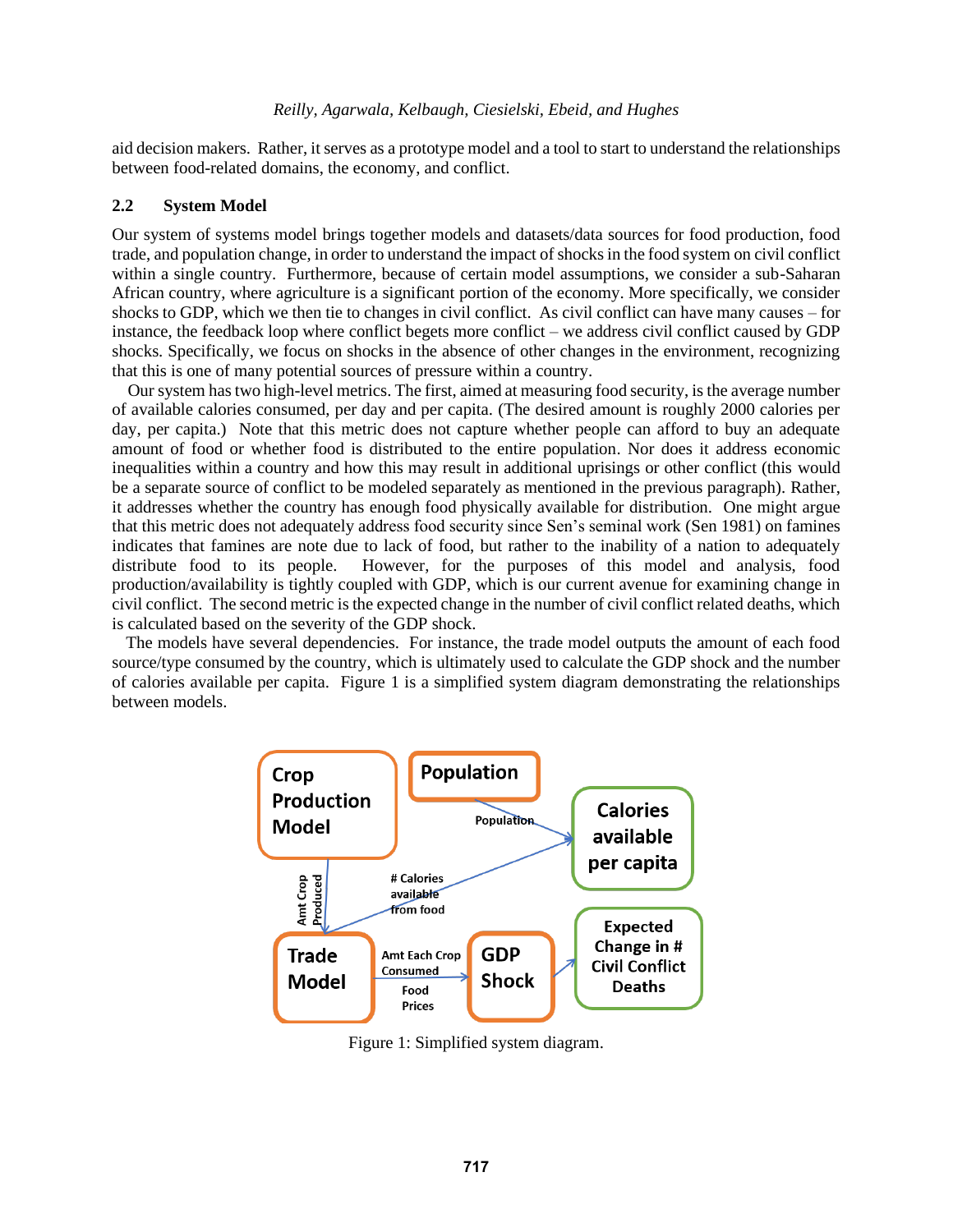These models, although logically related, are implemented in different programming languages and provide different interfaces to the user. In order to practically integrate them into a unified system of systems, we use the SIMoN framework, a software application developed at JHU/APL that can run independently-designed computer models synchronously, manage their interdependencies at different granularities of time and geography, and share each model's data outputs with the other models. SIMoN provides the infrastructure necessary to package these disparate models into a single cohesive system. By using SIMoN, one can easily implement the same diagram shown in [Figure 1,](#page-2-0) but insert their preferred models of each piece of the system, thereby obtaining a system of systems model that more accurately allows them to address their simulation question. Open source code for the SIMoN framework is available at [https://github.com/JHUAPL/SIMoN.](https://github.com/JHUAPL/SIMoN)

## **2.3 Trade Model**

The Armington trade model (Armington 1969) is a standard economic model, used to understand international trade under the assumption that consumers maximize utility functions according to a budget. The utility function is given as a function of preferences for each good, as well as an elasticity of substitution, which governs the consumer's willingness to substitute one good for another as relative prices change.

There are several factors that the Armington model does not take into account. For instance, unlike the Ricardian model (Feenstra 2003), there is no concept of comparative advantage present. Furthermore, prices are exogenously determined. There is no supply and demand model embedded into Armington. That is, while Armington allows one to represent the supply of a particular good produced by a country, this number, as well as the prices of the good, is exogenous to the model. Rather than go into a detailed description of the Armington model here, we refer the reader to standard references (Feenstra 2003; Armington 1969).

In this paper, we are not interested in using the Armington model to simultaneously maximize the utilities of several countries trading with each other. Rather, we seek a trade model that describes consumption behavior of a single country in the face of shifting food prices. The Armington trade model allows one to calculate how the average member's consumption basket changes along with prices. In particular, the utility function for the average consumer is given by

<span id="page-3-0"></span>
$$
U = \left(\sum_{i=1}^{n} (\gamma_i x_i)^{(s-1)/s}\right)^{\frac{s}{s-1}}.
$$
 (1)

Here, n is the number of goods in the system,  $\gamma_i$  is the preference for good *i* while  $x_i$  is the quantity of said good consumed. The elasticity of substitution is given by *s*. This utility function is maximized according to a budget constraint

$$
B = \sum_{i=1}^{n} p_i x_i
$$

where *B* is the amount of money the country spends on goods in the model.

In this paper, our country of interest is Uganda, where we consider a suite of seven goods: beans, cassava, maize, millet, plantain, sweet potato, and all other foods. The first six are selected because they have historically been the top six calorie sources for Uganda from 1980 to 2013. The consumed quantities for all other food is calculated from the World Bank's Global Consumption Database (World Bank Global Consumption 2019). Similarly, the food budget *B* is derived from this source.

The initial quantities for this model are computed for 2010, which is the year where (World Bank Global Consumption 2019) provides consumption data. That is, preferences and food budget are computed as based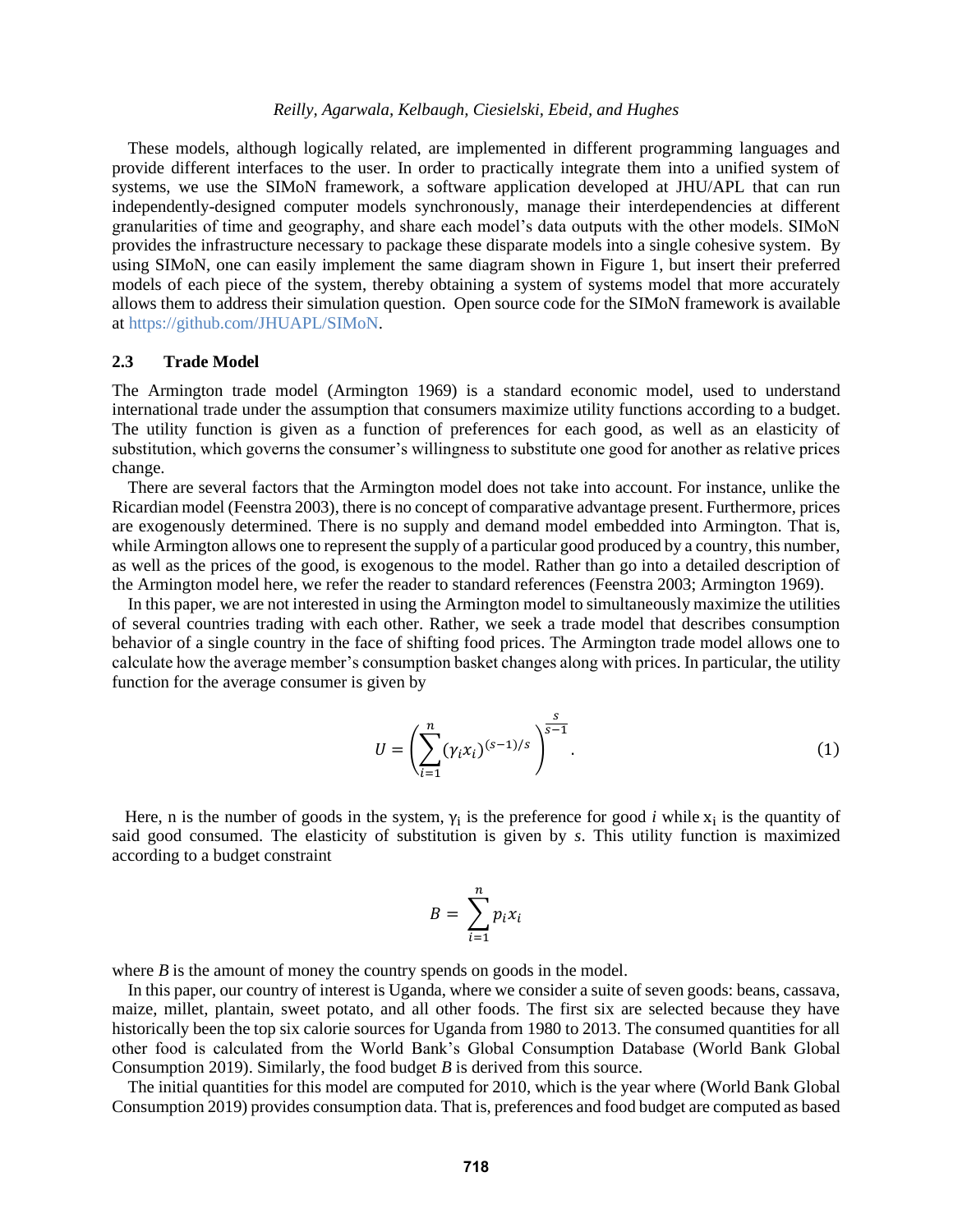on available price and consumption data. At this point, *B*, the food budget is approximately a third of Uganda's GDP. Note that we do not use the country's total GDP, nor do we model everything consumed by Uganda, only comestibles. Therefore, as shocks to GDP are introduced, we manipulate the percentage of GDP spent on food in order to understand the effects of substitution on food security.

[Table](#page-4-0) **1** shows the values we use for the average price of each good and the relative preferences among the goods. The preferences, derived from real price and consumption data, reflect the average utility that Ugandans gain by consuming a particular food, and how Ugandans favor one food over another. Note that maize is the most preferred crop. However, maize's high price restricts Uganda's consumption of it. In contrast, because cassava and plantains are very inexpensive, they would dominate Uganda's food consumption if all foods were equally preferred. However, because their preference is very low, in aggregate, Ugandans choose to consume relatively small quantities of these goods, despite their low prices.

<span id="page-4-0"></span>Table 1: Average food price per metric ton in 2010 (Food and Agriculture Organization of the United Nations Trade 2019) and relative preferences.

| Food            | Average      | <b>Preference</b> |
|-----------------|--------------|-------------------|
|                 | <b>Price</b> |                   |
| Beans           | \$0.44       | 0.15              |
| Cassava         | \$0.04       | 0.01              |
| Maize           | \$0.81       | 0.33              |
| Millet          | \$0.21       | 0.05              |
| Plantains       | \$0.07       | 0.02              |
| Sweet potatoes  | \$0.50       | 0.20              |
| All other foods | \$0.46       | 0.24              |

## **2.4 Civil Conflict Model**

The Civil Conflict model we use is this paper comes from (Miguel et al. 2004), where the authors show a strong causal relationship between GDP shock and civil violence: *a negative 5% GDP shock increases the likelihood of violence incidence the following year by 50%.*

A **GDP shock** is a change in GDP that is *caused* by an unexpected event. In the context of this and the above paper (Miguel et al. 2004), this event is the difference in rainfall from the expected level. Note that a GDP shock is not the same as a change in GDP from one year to the next. Note that the change in GDP from one year to the next is observable. How much of this change is due to the unexpected event in question is not directly observable. For instance, it is easily observable that a country's GDP increased by 2% in a given year. However, it is much harder to attribute numbers to various events that may have occurred during that year: how much growth was caused by the lifting of trade sanctions, how much was due to the drought experienced, how much of this was the expected year on year increase caused by technological advancement and neighbors getting wealthier? Part of the innovation in (Miguel et al. 2004) is to estimate the amount of GDP shock that can be attributed to a standard deviation change in rainfall.

In this paper, we use the result (Miguel et al. 2004) as given, and do not attempt to validate it with further data. Instead, the approach taken in this document is to calculate the effect on violence caused by sudden changes in agricultural production via the pathway of GDP shock.

There are many reasons why observable GDP levels and violence levels change. This paper is not making claims about whether upward pressures on GDP or violence dominate over downward pressures in any particular case. Rather, we are interested in quantifying (both the direction and a point estimate of the magnitude) the pressure on GDP due to agricultural price shocks; then, given this number, we use the results of (Miguel et al. 2004) to calculate a pressure on violence. We explicitly ignore any other factors that may influence a country's GDP or the levels of violence it experiences.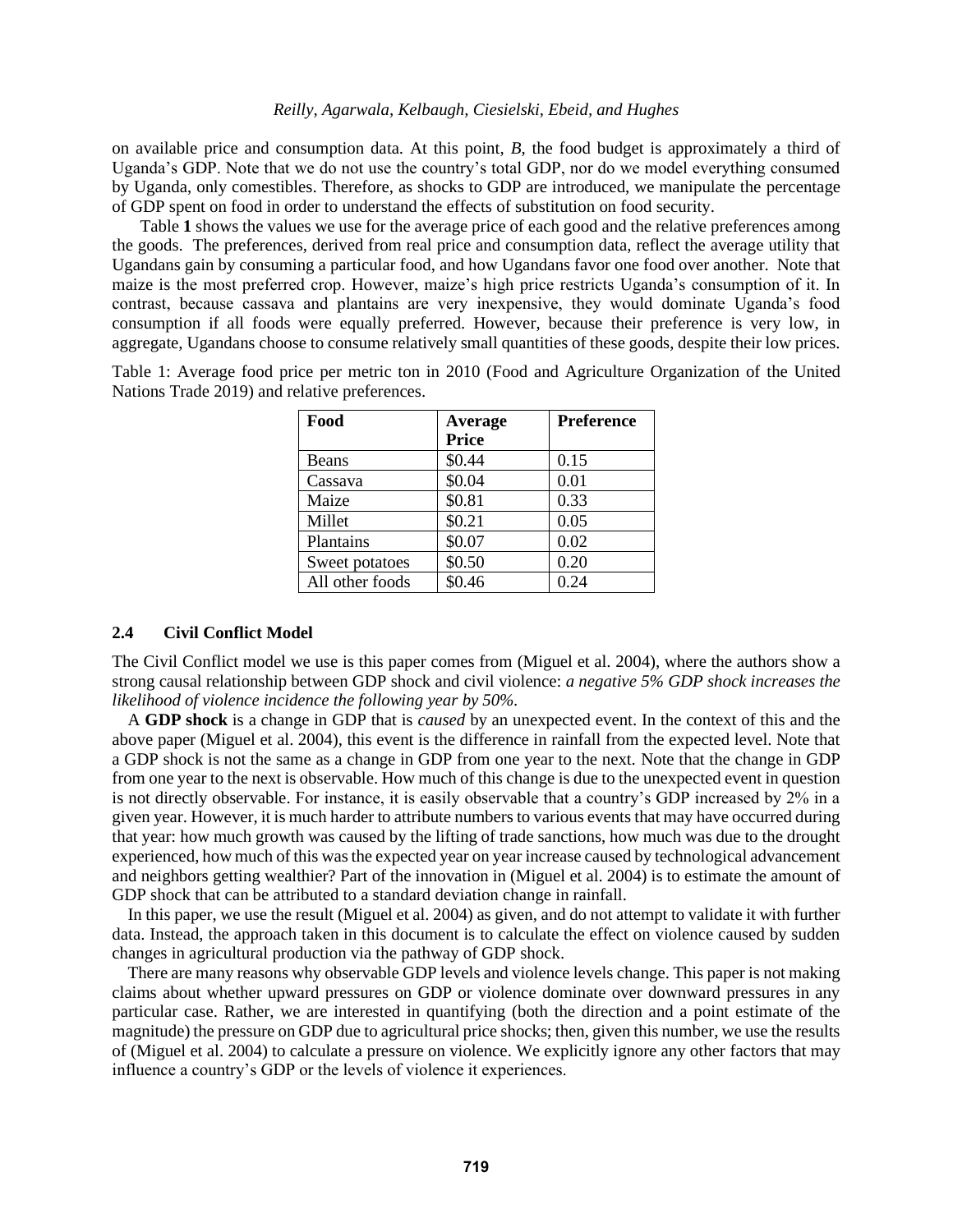## **2.5 GDP Shock Model**

The shocks of interest in this paper are some of those that may lead to food insecurity, specifically occurring in food trade, food production, and population. However, to connect to violence, they must be converted to GDP shocks. We do this by measuring the inflationary effects of food shocks.

We write the pre-shock, or initial, price vector for the seven goods of interest as:  $\vec{p}^0 = \big( p_b, p_c, p_{ma}, p_{mi}, p_p, p_s, p_o \big).$ 

We represent a food shock by a change in the prices of certain comestibles. That is, we define a new price vector  $\vec{p}^t = (p_b^t, p_c^t, p_{ma}^t, p_m^t, p_p^t, p_s^t, p_o^t)$ , where  $p_*^t$  is the new price (or price at time *t*) of the good indicated in the subscript. Note that this allows for both crop failures, i.e., food shortages resulting in price increases, and increases in production, modeled by decreases in prices of certain comestibles.

We call the initial GDP, for comparison purposes  $\widehat{G}DP^0 = \vec{p}^0 \cdot \vec{x}^0$ . We call this our reference GDP. At the time of the food shock, we label the new GDP as GDP<sup>t</sup>. We default to setting  $GDP<sup>t</sup> = GDP<sup>0</sup>$  unless there is specific reason to believe otherwise. For instance, if a good produced by Uganda is affected by the food shock in question, then GDP<sup>t</sup> will be different from GDP<sup>0</sup> (either greater or smaller, depending on the type of shock).

Given this new GDP number, and the new prices, we maximize the utility function given in equation . [#\(1\)](#page-3-0) with respect to the new budgetary constraint ( $B<sup>t</sup>$  now calculated as a percentage of GDP<sup>t</sup>):

<span id="page-5-0"></span>
$$
B^t = \sum_{i=1}^n p_i^t x_i^t
$$

where the  $\vec{x}_i^t$  is the new consumption levels after the food shock.

We then compare the cost of the new basket of goods  $\vec{x}^t$  under two price vectors,  $\vec{p}^t$  and  $\vec{p}^0$ . We call the cost of the new basket of goods under the old price vector  $RGDP^0$ , where the R implies that this is a "real GDP" calculation:  $RGDP^{\tilde{t}} = \vec{p}^0 \cdot \vec{x}^t$ .

Then we can calculate the percent inflation caused by the price shock as

$$
\Delta GDP = \frac{(RGDP^t - GDP^0)}{GDP^0} \tag{2}
$$

We use the quantity defined in equation [\(2\)](#page-5-0) as the GDP shock for calculations involving the results of (Miguel et al. 2004) to calculate increases in violent events. Throughout this paper, we assume a modest 2% annual growth in the overall economy, ceteris paribus. That is, apart from any other GDP shocks that may occur, overall GDP is assumed to increase at a rate of 2% per year. This small rate of growth will keep pace with a growing national population, rendering GDP per capita steady across time, but also exposed to the effects of an unexpected shock. A less stagnant economy (e.g., one with a 4 or 5% growth rate) will be more robust against shocks.

 Note that although this is an attempt to look at inflation, it is not the same as other measures of inflation, such as Consumer Price Index (CPI) (U.S. Bureau of Labor Statistics 2019). In particular, CPI is measured via detailed household level surveys of actual consumption and local prices. The work here is a countrylevel prediction of aggregate consumption, given a set of aggregate prices.

#### **2.6 Crop Yield Model**

In order to model cassava production, we rely on AquaCrop, a preeminent crop growth model developed by the Food and Agriculture Organization of the United Nations (Raes et al. 2009). In particular, we use AquaCropOS, a free and open source implementation of the crop model (Foster et al. 2017), which can be more easily integrated into the SIMoN framework.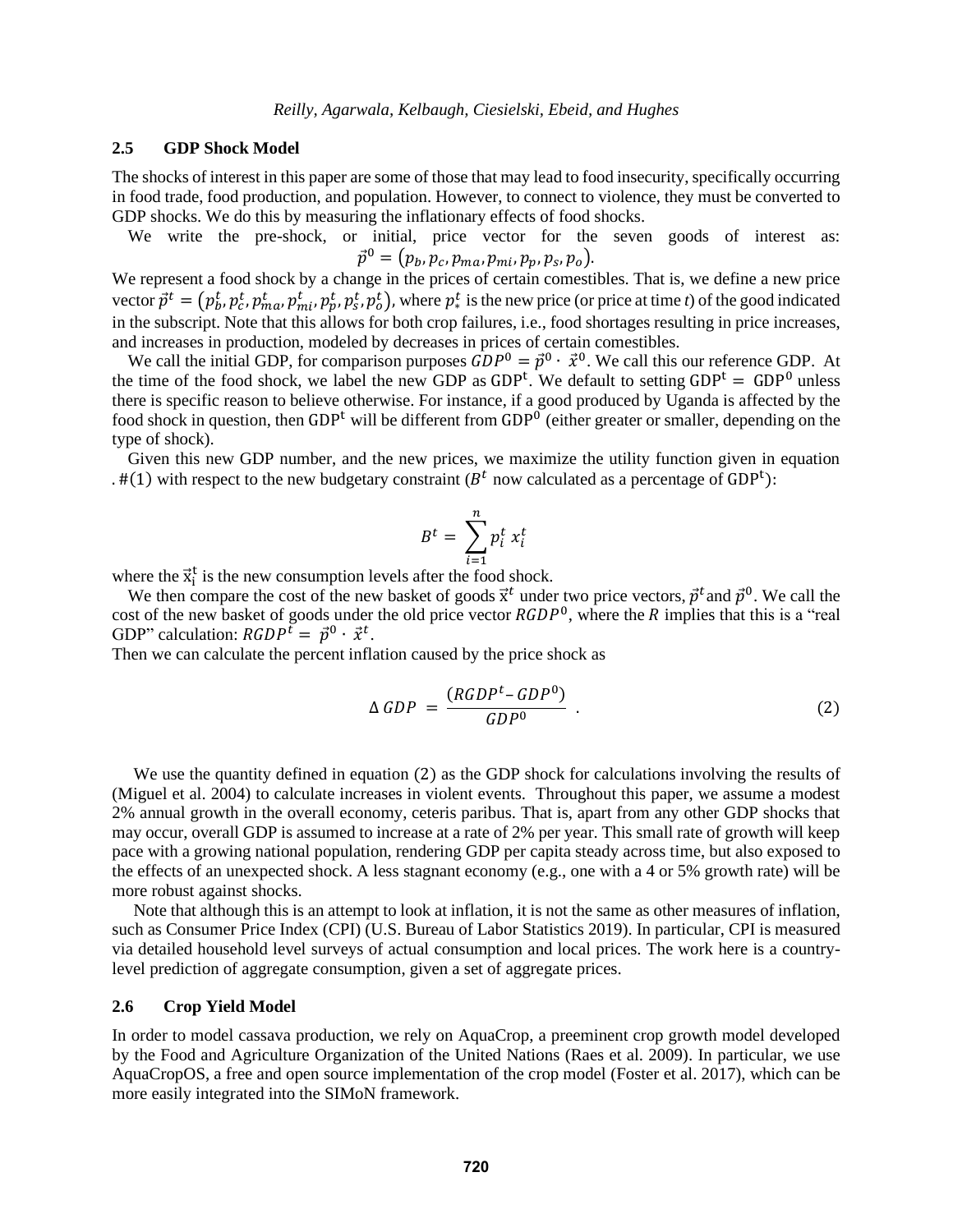AquaCrop was developed to simulate yields of major crops based on available water sources, whether rainfall or irrigation. Other inputs include soil characteristics, as well as daily weather data such as temperature and precipitation, allowing a great deal of customization of the model to different regions. We specifically consider cassava yield, which is considered the food security crop of Africa due to its tolerance to drought. We use "sandy clay" as our soil type, which is similar to soil found in Uganda (European Soil Data Centre, 2019). AquaCrop estimates the cassava yield per hectare, which is then scaled to the entire country based on estimates of the amount of farmland used for cassava growth. This estimate is based on the average area of farmland used for cassava production in Uganda from 2000 to 2009 (Food and Agriculture Organization of the United Nations Crops 2019). This production quantity is scaled downward in order to account for food waste and other inefficiencies, which are estimated to take up 19.5% of gross production (Epstein 2019; Breto 2012). Similarly, we use AquaCrop to estimate Uganda's national production of cotton, a key non-food crop that contributes to the country's economy.

A key input to the AquaCrop model is the crop profile, which provides a detailed description of the crop and the biological properties that relate to its farming, such as its planting density, harvest index, and canopy cover. Although AquaCrop provides verified profiles for several staple crops, including cotton, cassava is not among the crops that have been calibrated for the model. Thus, we take the same approach as a related research project (Hunink et al. 2014) and use the AquaCrop maize profile, with several key modifications, as our cassava profile. The predicted cassava yield from the AquaCrop model averages roughly 10 metric tons per hectare farmed, and the predicted national output averages roughly 3 million metric tons. Both of these figures are in agreement with historic cassava production (Food and Agriculture Organization of the United Nations Crops 2019).

### **2.7 Population Model**

To predict population growth based on previous years' population data (Food and Agriculture Organization of the United Nations Population 2019), we use the Holt's linear trend method, which is an extension of simple exponential smoothing that incorporates a trend equation (Holt 2004). Although this is not a model specific to population prediction, the data indicate a trend which can be modeled well in the short-term using Holt's method. If longer-term outlooks are desired, it is simple enough to incorporate an alternative population model into the SIMoN framework.

Once population is projected forward and the trade model determines consumption values, we perform a straightforward calculation for the percentage of people potentially fed based on food availability. The FAO provides food supply data, both in terms of kilograms per capita and calories per capita (Food and Agriculture Organization of the United Nations Food Balance 2019). We use this to calculate the total number of calories from each of the staples we track directly, as well as the aggregate caloric contribution of the remaining available food. Note that this is only food supply, not food consumption. Thus, it is a measure of calories available to a population, not what they actually consume.

## **3 RESULTS AND DISCUSSION**

Our model allows for shocks to occur in three different areas. We artificially insert these shocks into a future timeline, beginning in the year 2020, layering them to demonstrate the potential impact of multiple shocks over time. Here we describe one scenario occurring in Uganda from 2020 to 2039 with the first shock in 2027 and continuing through 2039, the second shock in 2031 and continuing through 2039, and the third from 2035 to 2039. First, we consider a shock in other parts of the world, impacting food production and thus food prices. For instance, severe weather events may cause a multiple breadbasket failure in multiple major grain-producing nations (Janetos et al. 2017). We assume this initial shock occurs in 2027. All food, except homegrown cassava, doubles in price. The second shock we consider is cassava also doubling in price. This might happen, for example, because of a cassava blight or other regional catastrophe. With this shock to cassava, all food goods are now double their original prices. Third, we consider conflict in an unstable neighboring country, such as South Sudan, resulting in an immigration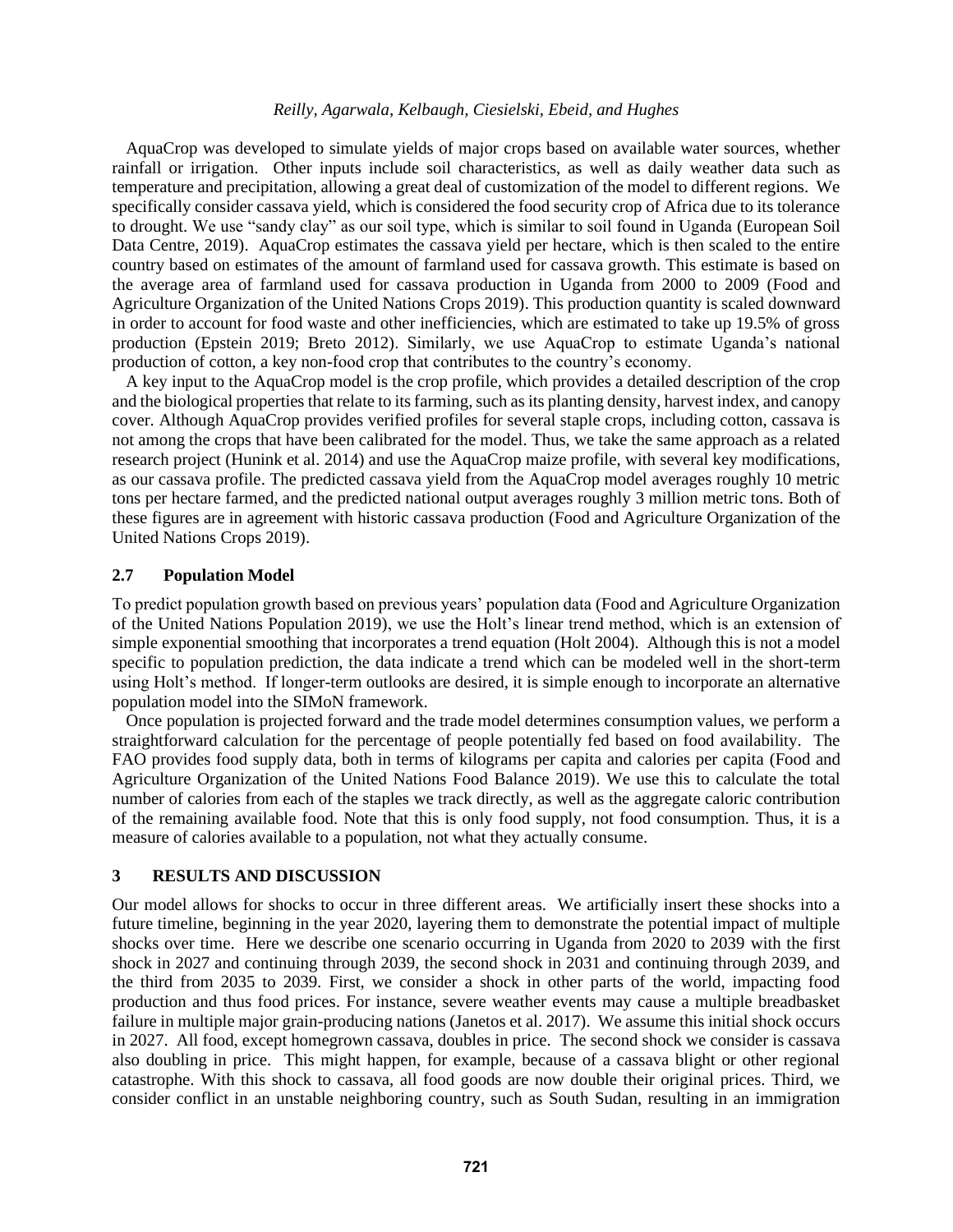surge in 2035 and lower per-capita GDP. Throughout this scenario, we assume a modest 2% annual growth in the overall economy.

[Figure 2](#page-7-0) shows how consumption levels of each good change over time. These numbers are calculated from the Armington trade model, with the objective of maximizing utility. Note that in 2027, the consumption of many goods decreases greatly due to increased food prices. Consumption of some goods rebounds a bit, as Uganda responds to the price shock by allocating a greater share of its total budget toward food. Maize consumption in particular increases, due to Uganda's strong preference for this food. Cassava remains inexpensive and can theoretically provide extra calories to the population. However, presumably all neighboring countries are also struggling with similar food price shocks. Therefore, we assume that Uganda is unable to import and consume much more than what it produces, creating a cap on the amount of cassava available.



<span id="page-7-0"></span>Figure 2: Consumption of food goods 2020-2039, kg per capita.

The result of the 2027 price shocks is a sharp decrease in the total number of calories available per capita per day across all food goods (see the blue curve in [Figure 3\)](#page-8-0). The histogram portion of [Figure 3](#page-8-0) shows the change in the expected number of extra deaths due to civil conflict. Note that the dotted vertical lines in [Figure 3](#page-8-0) mark the years in which shocks started (2027, 2031, 2035). As expected, in 2027, we see a jump in the expected number of extra deaths (319). While this is a small number compared to the total population, which is projected to be approximately 55 million people in 2027, it makes no claim about the baseline level of violent death in 2027. Further, recall that we are measuring a single pressure on conflict, and considering what happens if only a GDP shock occurs and all other country-specific issues remain the same. Also, for every extra death, there are certainly many more severely impacted by the GDP shock. For instance, this amount of extra conflict would likely lead to additional subsequent conflict or exacerbating events, which is not captured in this model. If the shock occurs in a country where there are multiple economical, geopolitical, or climate-based pressures, then the conflict contributed by food insecurity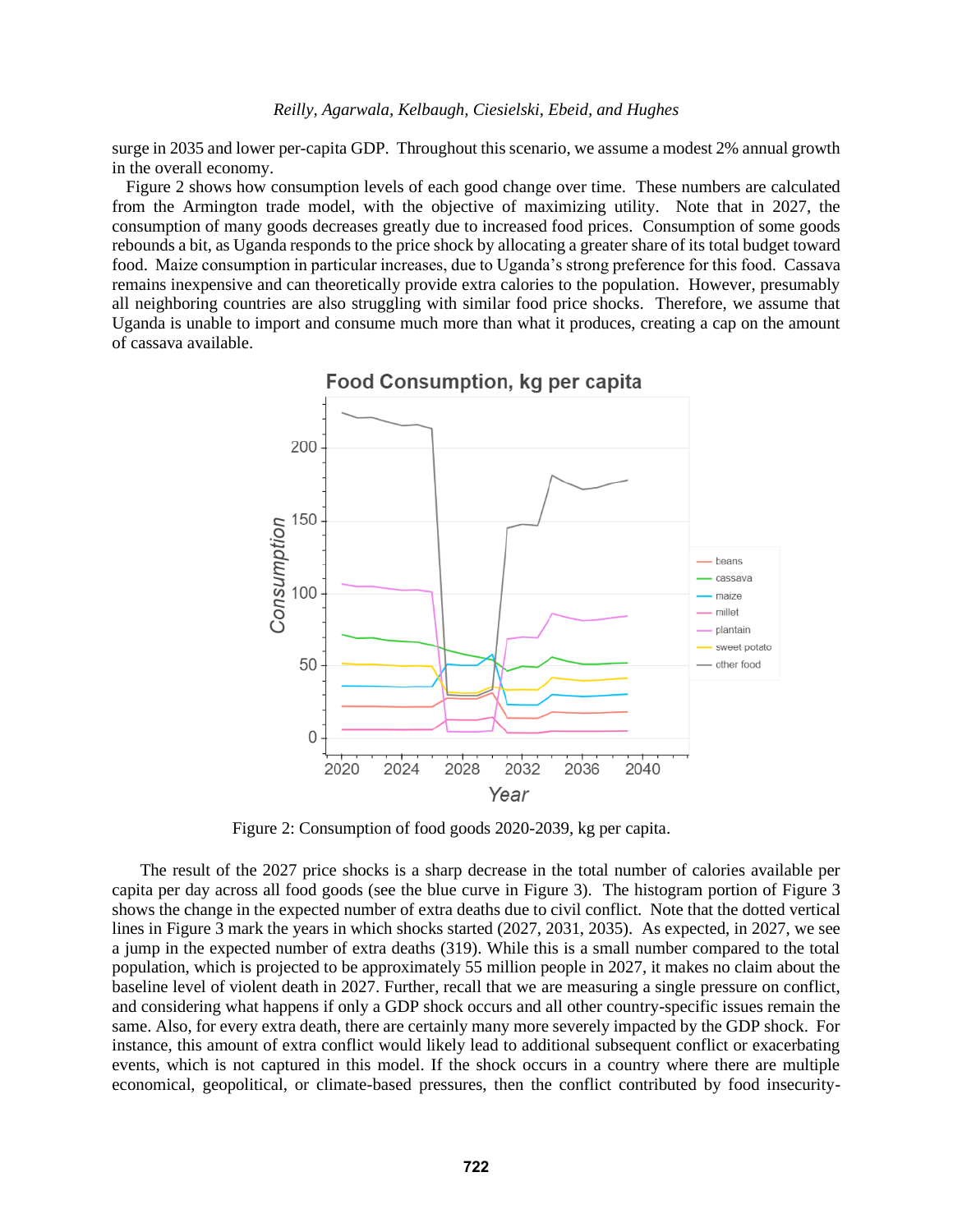related GDP shocks would compound with additional sources likely resulting in an increasingly unstable situation.



<span id="page-8-0"></span>Figure 3: Food consumption 2020-2039, calories per capita per day (blue curve) and expected change in number of casualties per year compared to no GDP growth for Uganda (orange histogram) with shocks occurring in 2027, 2031, and 2035, each lasting through 2039 (dotted vertical lines).

The doubling of the cassava price in 2031 also provides somewhat of a shock. In 2031, when both shocks are occurring, the GDP decreases by 22.41% from baseline, which is only 0.86% more than the GDP shock felt in 2027 (21.55%) when only the first shock occurred. This small difference is likely due to the fact that cassava was inexpensive to begin with. Finally, the immigration surge in 2035 also impacts calories available  $(-1,480)$  and the expected number of extra casualties (421, or 89 more extra deaths than the 2031 projected 332 deaths) since the number of calories is calculated per capita and the number of deaths is based on GDP per capita (28.4% decrease from baseline in 2035). Again, the shock is not as extreme as those generated from significant food price increases, but still worth noting.

We also investigate shocks to crop production, not shown in these figures, using historic daily Ugandan weather data from 1989 to 2009. In 2001, Uganda experienced a drought (a decline in rainfall) and unusually high temperatures, which impacted crop yield. We focus on cassava production. However, our model did not exhibit notable impacts of crop production changes on GDP or calories available per capita. There are several possible reasons for this, one being that cassava is an inexpensive good. Therefore, even though Uganda produces a lot of it, it is still only a small portion of its GDP (roughly 1%). To accurately understand how decreased crop production impacts GDP and violence, a more extensive model is required. For instance, it would be beneficial to include all of Uganda's cash crops, such as cotton and coffee, in the GDP numbers, not just cassava production. This could be explored in a subsequent study.

### **4 CONCLUSION**

In this paper, we develop an initial model of the dependencies between food trade, food production, population growth, GDP shocks, and civil conflict deaths, in order to investigate how shocks in various parts of the system impact food security and civil conflict metrics. Extensions of this model would allow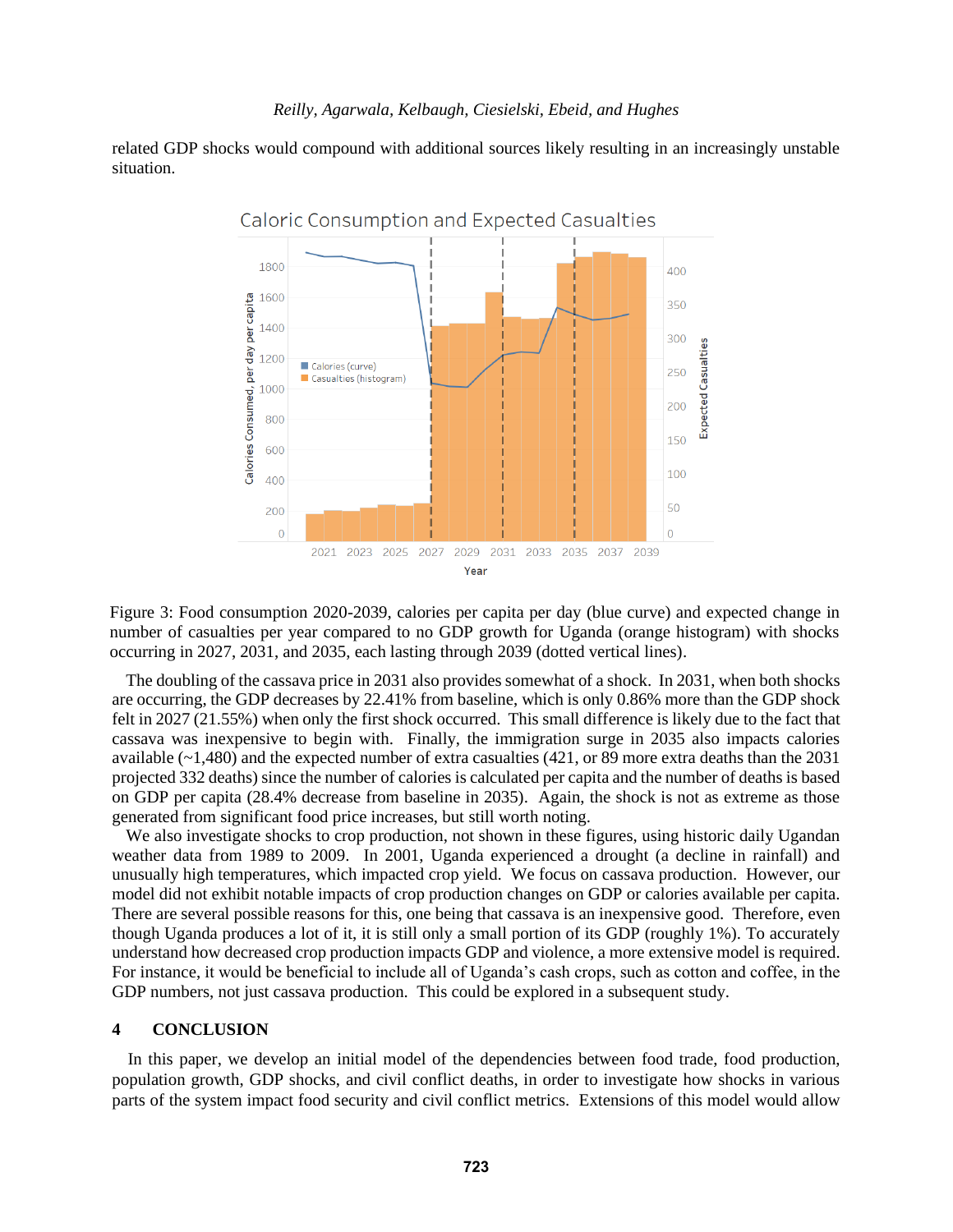decision makers to understand the impact of severe weather events, population migration, and other factors on conflict within a country. Future work would incorporate water and energy models, to move closer to decision-making at the nexus of food, energy, and water (so-called "FEW" systems). It would also be advantageous to understand the relationship between food prices of different goods. In other words, if maize were severely impacted by severe weather, then it is likely that other less robust goods were also impacted, resulting in correlations between food price movement. It would also be possible to consider incorporating additional aspects of civil conflict that have been mentioned in earlier parts of this paper. Ultimately, decision makers and their specific needs should drive which elements of the model are added or improved.

## **ACKNOWLEDGMENTS**

The authors wish to acknowledge support from the Research and Exploratory Development Mission Area of the Johns Hopkins University Applied Physics Laboratory. Additionally, the authors would like to thank Brock Wester and David Patrone, who provided technical guidance and oversight, and Bill McDaniel, who consulted on many aspects of the project. Also, thank you to Julie Swann and Maria Mayorga, for discussions about food insecurity and food distribution. Thank you to Molly Jahn, whose one-on-one conversations and insight helped us shape the research direction of this effort. Finally, we thank Daniel Fiume and Praagna Kashyap for their help with background research.

# **REFERENCES**

- Armington, P. S. 1969. "A Theory of Demand for Products Distinguished by Place of Production". *International Monetary Fund Staff Papers* 16:159-178.
- Bazilian, M., R. Holger, M. Howells, S. Hermann, D. Arent, D. Gielen, P. Steduto, A. Mueller, P. Komor, R. S. J. Tol, and K. K. Yumkella. 2011. "Considering the Energy, Water and Food Nexus: Towards an Integrated Modelling Approach". *Energy Policy* 39(12):7896-7906.
- Breto, D. M. 2012. "A Look at Food Losses in Uganda and Insights on the FAO Save Food Programme". CGIAR Research Program on Climate Change, Agriculture, and Food Security. [https://ccafs.cgiar.org/blog/look-food](https://ccafs.cgiar.org/blog/look-food-losses-uganda-and-insights-fao-save-food-programme)[losses-uganda-and-insights-fao-save-food-programme,](https://ccafs.cgiar.org/blog/look-food-losses-uganda-and-insights-fao-save-food-programme) accessed 11<sup>th</sup> September 2020.
- Edmonds, J. A., and J. M. Reiley. 1985. *Global Energy: Assessing the Future.* Oak Ridge, Tennessee: US Department of Energy.
- Edmonds, J., M. Wise, H. Pitcher, R. Richels, T. Wigley, and C. Maccracken. 1997. "An Integrated Assessment of Climate Change and the Accelerated Introduction of Advanced Energy Technologies-an Application of MiniCAM 1.0". *Mitigation and Adaptation Strategies for Global Change* 1(4):311-339.
- Epstein, C. 2019. "When in Doubt, Dry It Out: Cutting Food Waste in Uganda". Custom Earth Promos. https://www.customearthpromos.com/eco-blog/food-waste-in-uganda, accessed 11<sup>th</sup> September 2020.
- European Soil Data Centre. 2019. "Uganda. Soils". European Commission Joint Research Centre. https://esdac.jrc.ec.europa.eu/content/uganda-soils, accessed 11<sup>th</sup> September 2020.
- Feenstra, R. 2003. *Advanced International Trade.* Princeton, New Jersey: Princeton University Press.
- Food and Agriculture Organization of the United Nations Crops. 2019. "FAOSTAT Crops Data".

http://www.fao.org/faostat/en/#data/QC, accessed 11<sup>th</sup> September 2020.

- Food and Agriculture Organization of the United Nations Food Balance. 2019. "FAOSTAT Food Balance Sheet"*.* http://www.fao.org/faostat/en/#data/FBS, accessed 11<sup>th</sup> September 2020.
- Food and Agriculture Organization of the United Nations Population. 2019. "FAOSTAT Annual Population"*.* http://www.fao.org/faostat/en/#data/OA, accessed 11<sup>th</sup> September 2020.
- Food and Agriculture Organization of the United Nations Trade. 2019. "FAOSTAT Detailed Trade Matrix". http://www.fao.org/faostat/en/#data/TM, accessed 11<sup>th</sup> September 2020.
- Foster, T., N. Brozovic, A. P. Butler, C. M. U. Neale, D. Raes, P. Steduto, E. Fereres, and T. C. Hsiao. 2017. "AquaCrop-OS: An Open Source Version of FAO's Crop Water Productivity Model". *Agricultural Water Management* 181:18-22.
- Holt, C. 2004. "Forecasting Seasonals and Trends by Exponentially Weighted Moving Averages." *International Journal of Forecasting* 20(1):5-10.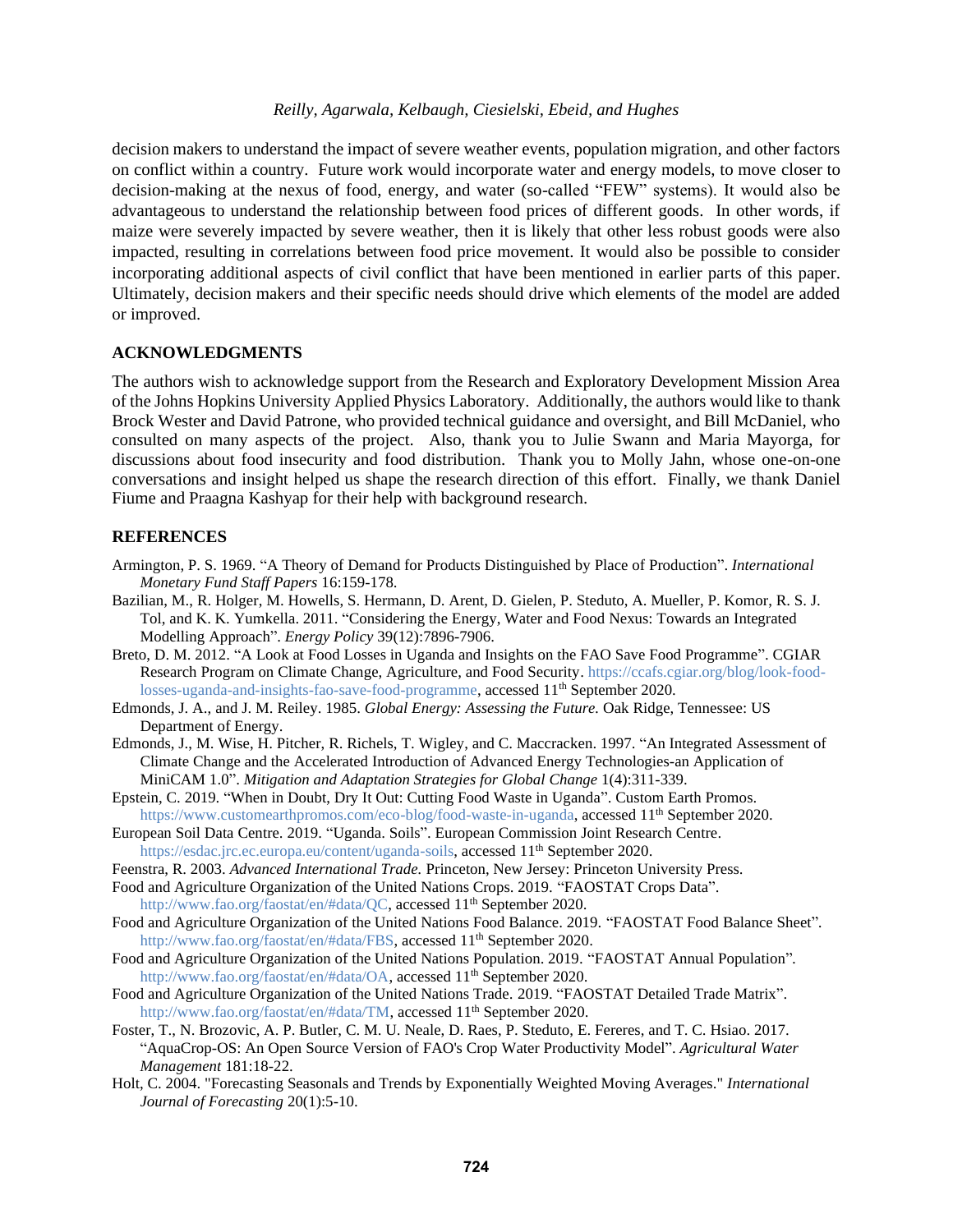- Hughes, M., M. Kelbaugh, V. Campbell, E. Reilly, S. Agarwala, M. Wilt, A. Badger, E. Fuller, X. C. Arevalo, A. Fiallos, L. Fozo, J. Jones, and D. Ponzo. 2020. "System Integration with Multiscale Networks (SIMoN): A Modular Framework For Resource Management Models." In *Proceedings of the 2020 Winter Simulation Conference*, edited by K.-H. Bae, B. Feng, S. Kim, S. Lazarova-Molnar, Z. Zheng, T. Roeder, and R. Thiesing, Accepted. Piscataway, New Jersey: Institute of Electrical and Electronics Engineers, Inc.
- Hunink, J., P. Droogers, and K. Tran-Mai. 2014. "Past and Future Trends in Crop Production and Food Demand and Supply in the Lower Mekong Basin". *FutureWater*. [https://www.futurewater.nl/wp](https://www.futurewater.nl/wp-content/uploads/2014/04/Food_CC_LMB_v09.pdf)[content/uploads/2014/04/Food\\_CC\\_LMB\\_v09.pdf,](https://www.futurewater.nl/wp-content/uploads/2014/04/Food_CC_LMB_v09.pdf) accessed 15<sup>th</sup> September 2020.
- Janetos, A., C. Justice, M. Jahn, M. Obersteiner, J. Glauber, and W. Mulhern. 2017. "The Risks of Multiple Breadbasket Failure in the 21st Century: A Science Research Agenda". The Frederick S. Pardee Center for the Study of the Longer-Range Future.
- Miguel, E., S. Satyanath, and E. Sergenti. 2004. "Economic Shocks and Civil Conflict: An Instrumental Variables Approach". *Journal of Political Economy* 4(112):725-753.
- National Centers for Environmental Prediction. 2019. "Global Weather Data for SWAT". Texas A&M University. https://globalweather.tamu.edu/, accessed 11<sup>th</sup> September 2020.
- Pardee Center Denver University. 2019. Frederic S. Pardee Center for International Futures. https://pardee.du.edu/, accessed 11th September 2020.
- Puma, M. J., S. Bose, S. Y. Chon, and B. I. Cook. 2015. "Assessing the Evolving Fragility of the Global Food System". *Environmental Research Letters* 10(2):024007.
- Raes, D., P. Steduto, T. C. Hsiao, and E. Fereres. 2009. "AquaCrop—the FAO Crop Model to Simulate Yield Response to Water: II. Main Algorithms and Software Description". *Agronomy Journal* 101(3):438-447.
- Rosegrant, M. W. 2008. "International Model for Policy Analysis of Agricultural Commodities and Trade (IMPACT): Model Description".

[http://citeseerx.ist.psu.edu/viewdoc/download?doi=10.1.1.451.6588&rep=rep1&type=pdf,](http://citeseerx.ist.psu.edu/viewdoc/download?doi=10.1.1.451.6588&rep=rep1&type=pdf) accessed 15<sup>th</sup> September 2020.

Sen, A. 1981. *Poverty and Famines: An Essay on Entitlement and Deprivation.* Oxford: Clarendon Press.

Steduto, P., T. C. Hsiao, D. Raes, and E. Fereres. 2009. "AquaCrop—The FAO Crop Model to Simulate Yield Response to Water: I. Concepts and Underlying Principles". *Agronomy Journal* 101(3):426-437.

- The Economist Intelligence Unit. 2019. "Global Food Security Index"*.* https://foodsecurityindex.eiu.com, accessed 11th September 2020.
- The United Nations Interagency Framework Team for Preventive Action. 2012. "Renewable Resources and Conflict: Toolkit and Guidance for Preventing and Managing Land and Natural Resources Conflict"*.* http://www.un.org/en/land-natural-resources-conflict/renewable-resources.shtml, accessed 11<sup>th</sup> September 2020.
- United Nations Population Division. 2018. "Population, Total". The World Bank. [https://data.worldbank.org/indicator/SP.POP.TOTL,](https://data.worldbank.org/indicator/SP.POP.TOTL) accessed 11<sup>th</sup> September 2020.
- U.S. Bureau of Labor Statistics. 2019. "Consumer Price Index Fequently Asked Questions". https://www.bls.gov/cpi/questions-and-answers.htm, accessed 11<sup>th</sup> September 2020.
- Van Ittersum, M. K. 2008. "Integrated Assessment of Agricultural Systems–A Component-based Framework for the European Union (SEAMLESS)". *Agricultural systems* 96(1-3):150-165.
- Werrell, C., and F. Femia. 2016. "A Storm Without Rain: Yemen, Water, Climate Change, and Conflict". The Center for Climate and Security. https://climateandsecurity.org/2016/08/03/a-storm-without-rain-yemen-waterclimate-change-and-conflict/, accessed 11<sup>th</sup> September 2020.

World Bank GDP. 2019. "World Bank GDP per Capita (Current US\$)". https://data.worldbank.org/indicator/ny.gdp.pcap.cd, accessed 11<sup>th</sup> September 2020.

World Bank Global Consumption. 2019. "World Bank Consumption Database". http://datatopics.worldbank.org/consumption/country/Uganda, accessed 11<sup>th</sup> September 2020.

## **AUTHOR BIOGRAPHIES**

**ELIZABETH REILLY** was born in Washington, DC. She studied Mathematics at Wake Forest University (B.S.) in Winston-Salem, NC and University of South Carolina (M.A.) in Columbia, SC. She received her Ph.D. in Applied Mathematics and Statistics with an emphasis in graph theory at the Johns Hopkins University. After graduate school, she joined the Johns Hopkins University - Applied Physics Laboratory in Laurel, MD in the area of cybersecurity. She currently is a supervisor and senior researcher in the Artificial Intelligence Group focused on next generation Intelligent Systems. Current research interests include modeling the